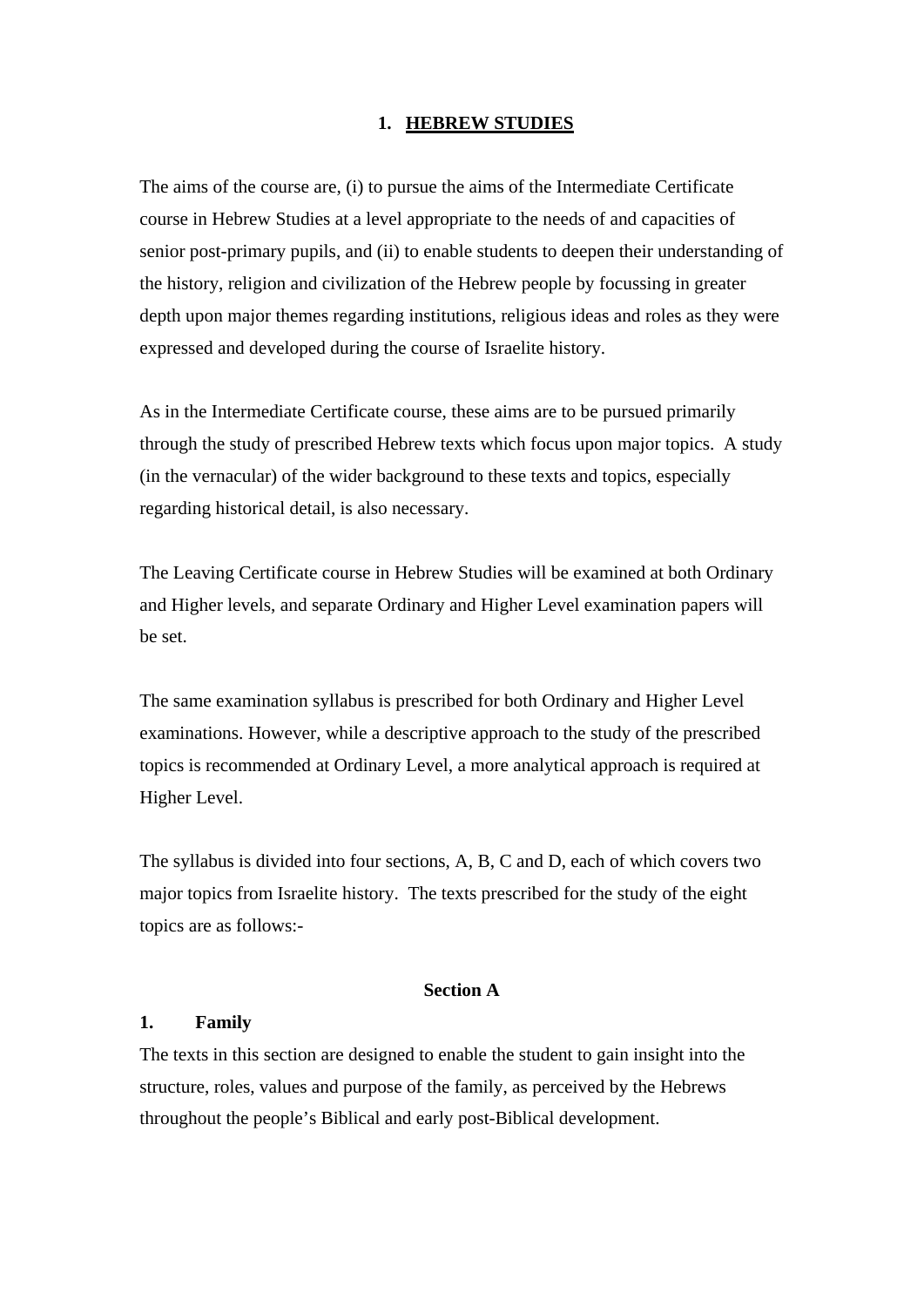| Old Testament | Gen 2.18; 15.1-5; 21.1-8; 24.1-27, 61-67; |
|---------------|-------------------------------------------|
|               | Ex 20.1-17; Deut 24.1-4; 25.5-10;         |
|               | Ruth 4; Ps 128; Prov 31.10-31.            |

*Mishnah*: Ta'Anit 4m.8; Av 5m.21 (first half); Peah 1m.1.

# **2. Government and Monarchy**

The texts in this section are designed to provide the student with an understanding of –(a) the place of Monarchy in Israelite society, and the tensions and conflicts to which it give rise; (b) the religious understanding of the monarchic institution in the Hebrew faith.

| Old Testament: | Gen 42.12-27; Deut 17.14-20;  |
|----------------|-------------------------------|
|                | Judg 9.1-21; 1 Sam 8;24;      |
|                | 2 Sam 15.1-16; Kings 1.15-53. |
|                |                               |

*Mishnah:* Av 3 m.2 (first part); Sot 7 m.8; Sonh 2 m.3.

## **Section B**

## **1. Prophetic Protest**

The texts in this section are designed to provide the student with an understanding of – (a) the role and position of the prophet in relation to both the leadership and the masses; (b) the nature and substance of prophetic protest even as it continued in early post-Biblical times.

| Old Testament: | 2 Sam 12.1-25; 1 Kings 18.17-39; 21; |
|----------------|--------------------------------------|
|                | Amos 5.4-24; 1s 58; Jer 1; 22.11-19. |

*Mishnah:* Av 1 m.2, 10, 18; 2m.3; 5m.17; 6m.5.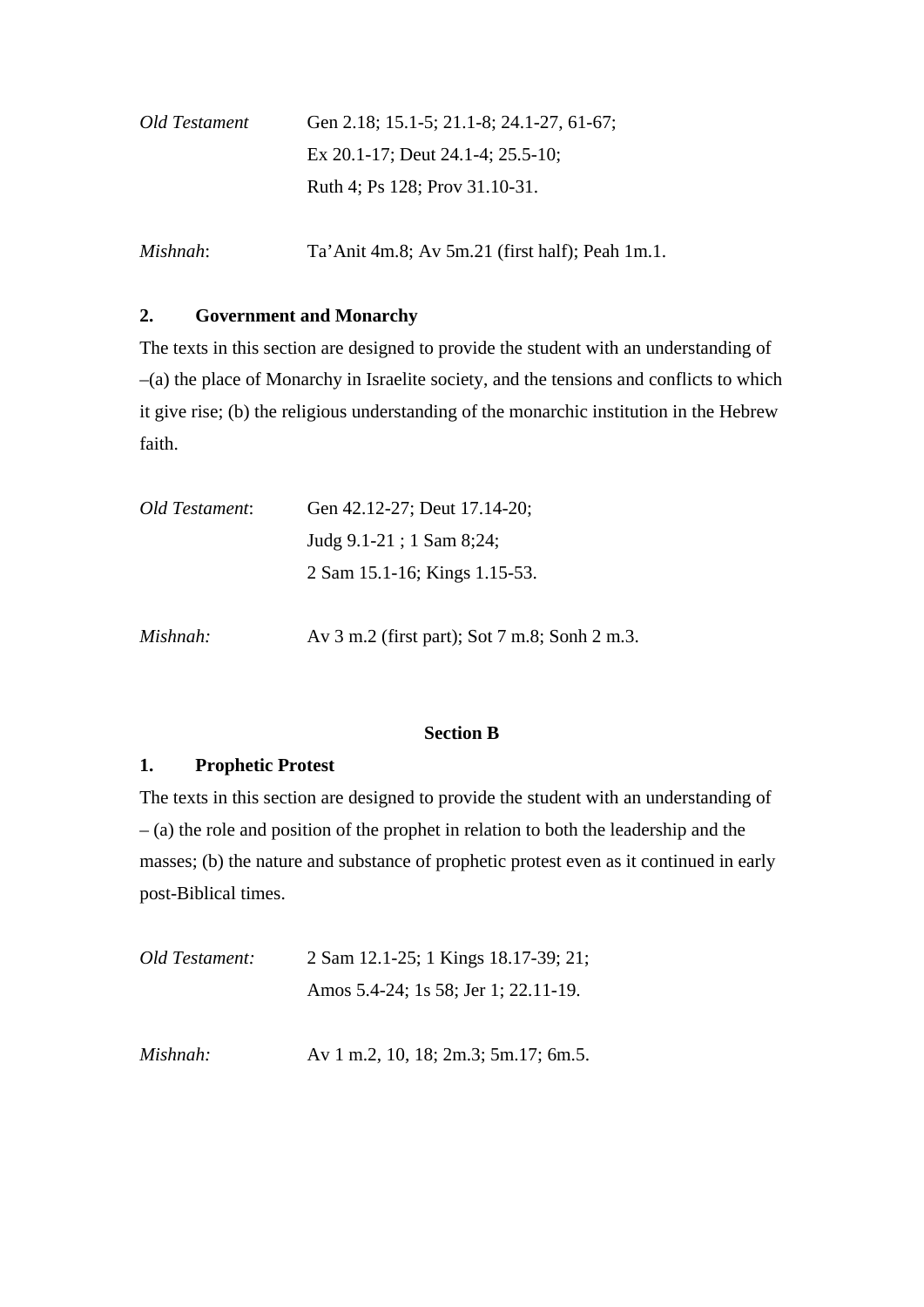## **2. Wisdom**

The texts in this section are designed to provide the student with an understanding of – (a) the context and background of wisdom teaching; (b) the values and ideas contained in wisdom literature, and their early post-Biblical expression and development.

| Old Testament: | Prov 2.1-8; 24.13-34; Eccles 3.1-15; 12.                    |
|----------------|-------------------------------------------------------------|
| Mishnah:       | Av 1m. 12, 14; 2m.5, 12; 3 m. 18; 4m.1,2; 6m.5.             |
|                | Additional reading recommended, but not prescribed-         |
| Old Testament: | Job; 1 Kings 3. 5-14; 4.29-34 (in English version); 5.9-14. |
| Mishnah:       | Ber 9 m.5.                                                  |

#### **Section C**

# **1. Worship (Sacrifice and Prayer)**

The texts in this section are designed to provide the student with an understanding of. – (a) the role and development of worship amongst the Hebrews; (b) the place of sacrifice and liturgy; (c) the position of the Temple; (d) the role of the Priesthood and the Levites.

| Old Testament: | Num 6. 22-27; Deut 6.4-9; 12.11-19;                     |
|----------------|---------------------------------------------------------|
|                | 1 Kings 8.1-21; Ps 20; 24; 122; 134.                    |
| Mishnah:       | Sot 7m.6; Ber 1m.3; 4m.1, 2, 3, 4, 5, 6; 5m.1, 2, 3, 5; |
|                | Av 2m. 13; Tamid 6m.4.                                  |

# **2. Festivals and Symbols**

The texts in this section are designed to provide the student with  $-$  (a) a knowledge of the form and substance of the Festivals in Hebrew life, both Biblical and early post-Biblical; (b) an understanding of the form, substance and significance of the religious symbols that figure prominently in the life of the Jewish people within both the calendar and daily contexts.

```
Old Testament: Ex 12; 13.1-16; Lev 23; Josh 5.4-12 (Pass); 1 Sam 20.18-42 
        (N. Moon);
```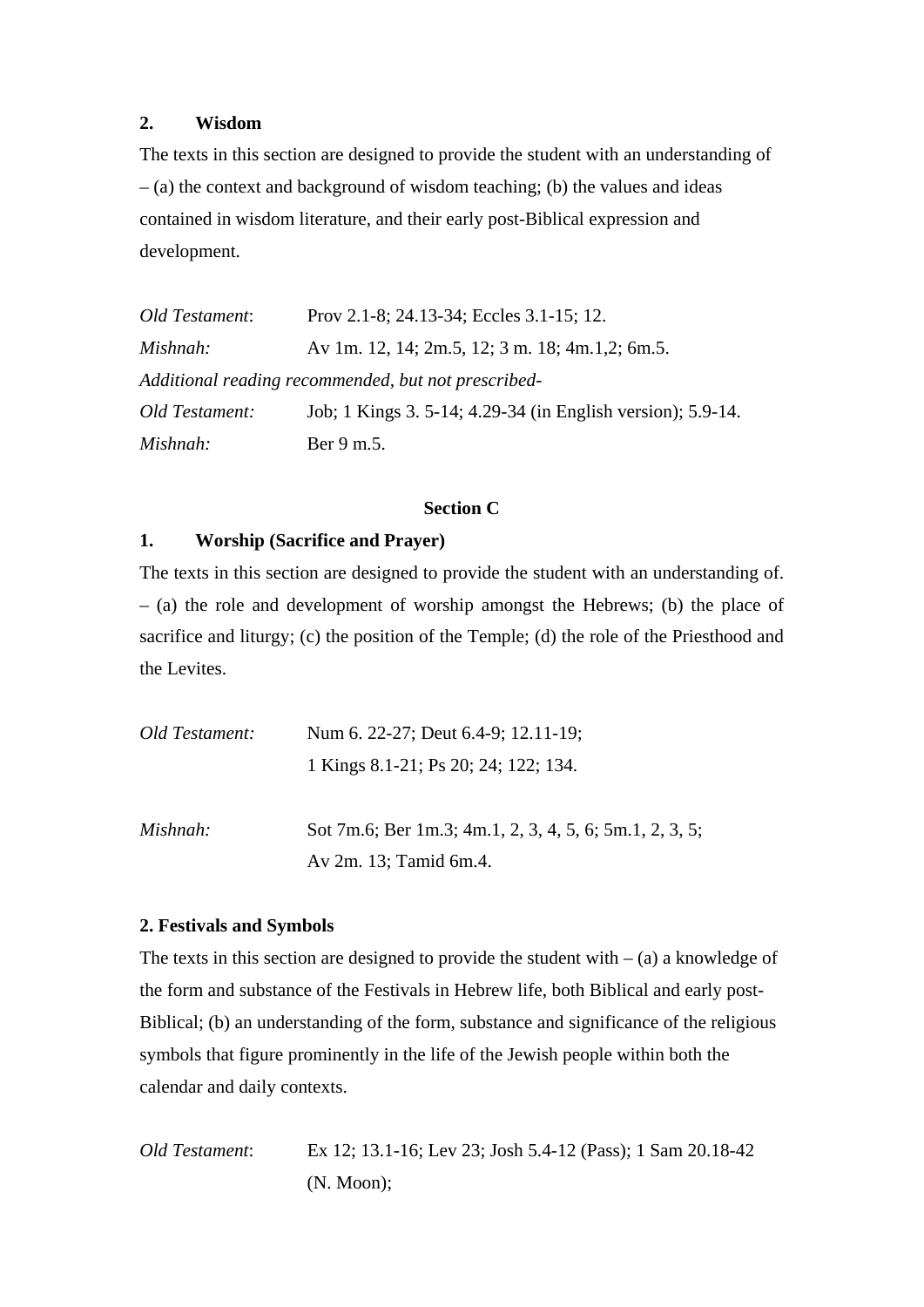1 Kings 8.55-66 (Tab); 2 Kings 23.21-25 (Pass); Neh 8.3-18 (Tab); 1 Mac 4.52-59; Num 15.37-41; Deut 6.4-9; 11.13-31.

*Mishnah:* Sukkah 1m.1; 3m.4; Pesachim 10m. 1, 5; Bikkurim 3m.3, 6; Yoma 6m.2; 8m.1,9; Rosh Hashanah 4m.8, 9; Megillah 1m.8; 3m.6; (Pu and Ch.).

### **Section D**

### **1. Election and Covenant**

The texts in this section are designed to enable the student to understand how the idea of covenant is used to define the relationship between the people and God.

| Old Testament: | Gen 15.7-21; Ex 19.1-8; Deut 26.5-9, 16-19;                  |
|----------------|--------------------------------------------------------------|
|                | 29.9-28; 30.19-20; Josh 24.1.-28;                            |
|                | 1 Sam 12.7-25; 2 Sam 7; 2 Kings 23.1-8;                      |
|                | Jer 31.31-34; Neh 9-10.1 $(= 9 \text{ in English version}).$ |
|                |                                                              |

*Mishnah:* Av 1 m.1; 3 m. 15; Ta'Anit 2m.4.

### **2. Messianism**

The texts in this section are designed to enable the student  $-$  (a) to perceive the nature of Messianism expressed across Biblical and early post-Biblical literature; (b) to understand the idea in relation to the historical circumstance that nurtured it.

| Old Testament: | Dent 30.1-10; 1s 11.1-10; 40.1-11; 54;        |
|----------------|-----------------------------------------------|
|                | Jer 31.1-20; 32.6-15; 36-44; Ezek 37;         |
|                | Micah 4.1-5; Mal 3.19.24; Zach 9.9-17; Ps 20. |

*Mishnah:* **Ber 1 m.5: Sot 9m. 15.**